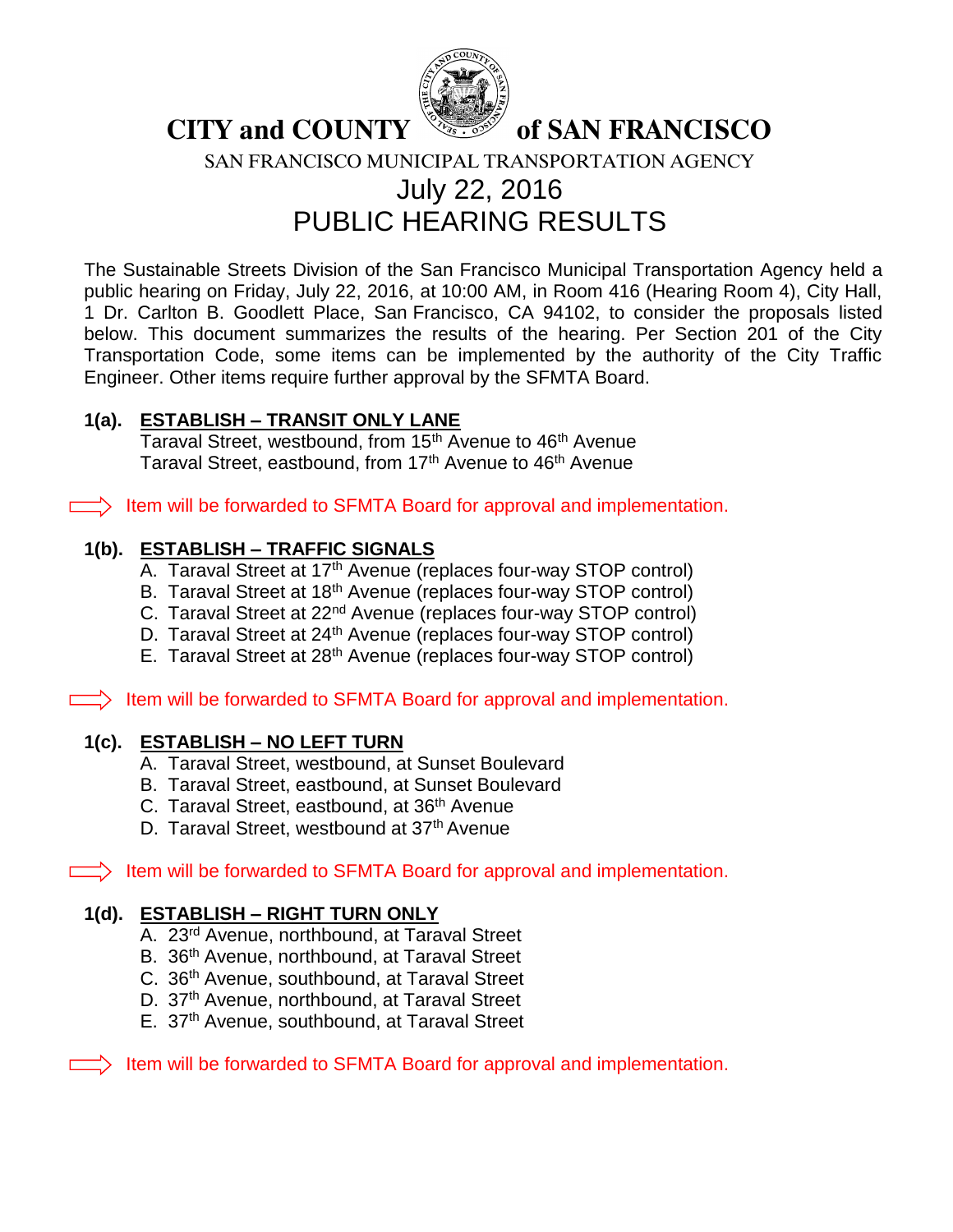

SAN FRANCISCO MUNICIPAL TRANSPORTATION AGENCY

# July 22, 2016

### PUBLIC HEARING RESULTS

### **1(e). ESTABLISH – TRANSIT STOP**

Taraval Street, south side, west of 15<sup>th</sup> Avenue (rescinds farside transit stop and relocates to nearside of intersection)

 $\equiv$ ) Item will be forwarded to SFMTA Board for approval and implementation.

### **1(f). RESCIND – TRANSIT STOP**

- A. 15<sup>th</sup> Avenue, east side, north of Ulloa Street
- B. 15<sup>th</sup> Avenue, west side, north of Ulloa Street
- C. Taraval Street, north side, east of 17<sup>th</sup> Avenue
- D. Taraval Street, south side, west of 17<sup>th</sup> Avenue
- E. Taraval Street, north side, east of 22<sup>nd</sup> Avenue
- F. Taraval Street, south side, west of 24<sup>th</sup> Avenue
- G. Taraval Street, north side, east of 28<sup>th</sup> Avenue
- H. Taraval Street, south side, west of 28th Avenue
- I. Taraval Street, north side, east of 35th Avenue

 $\equiv$ ) Item will be forwarded to SFMTA Board for approval and implementation.

#### **1(g). ESTABLISH – TRANSIT BOARDING ISLANDS ESTABLISH – TOW-AWAY NO STOPPING ANYTIME**

- A. Taraval Street, north side, from 18<sup>th</sup> Avenue to 19<sup>th</sup> Avenue (removes 6 metered parking spaces #808, 810, 812, 814, 816, 818 and 1 passenger loading zone for transit boarding island with high-level accessible platform with ramp)
- B. Taraval Street, south side, from 19<sup>th</sup> Avenue to 20<sup>th</sup> Avenue (removes 9 metered parking spaces #905, 907, 909, 911, 913, 917, 919, 923, 925 for transit boarding island with high-level accessible platform with ramp)
- C. Taraval Street, north side, from 25<sup>th</sup> Avenue to 26<sup>th</sup> Avenue (removes 9 metered parking spaces #1502, 1504-G, 1508, 1512, 1514, 1520, 1522, 1524, 1526 for transit boarding island)
- D. Taraval Street, south side, from  $26<sup>th</sup>$  Avenue to  $27<sup>th</sup>$  Avenue (removes 9 metered parking spaces #1601, 1603, 1605, 1611, 1617, 1619, 1621, 1623, 1625 for transit boarding island; permanent establishment of this transit boarding island pending evaluation of striping and signage pilot project)
- E. Taraval Street, north side, from 28<sup>th</sup> Avenue to 140 feet westerly (removes 2 white zone parking spaces, 1 blue zone parking space, and metered parking space #1812 for transit high-level accessible boarding platform with ramp)
- F. Taraval Street, north side, from 30<sup>th</sup> Avenue to 220 feet easterly (removes 7 parking spaces for transit boarding island)
- G. Taraval Street, south side, from 30<sup>th</sup> Avenue to 31<sup>st</sup> Avenue (removes 9 parking spaces for transit boarding island with high-level accessible platform with ramp; permanent establishment of this transit boarding island pending evaluation of striping and signage pilot project)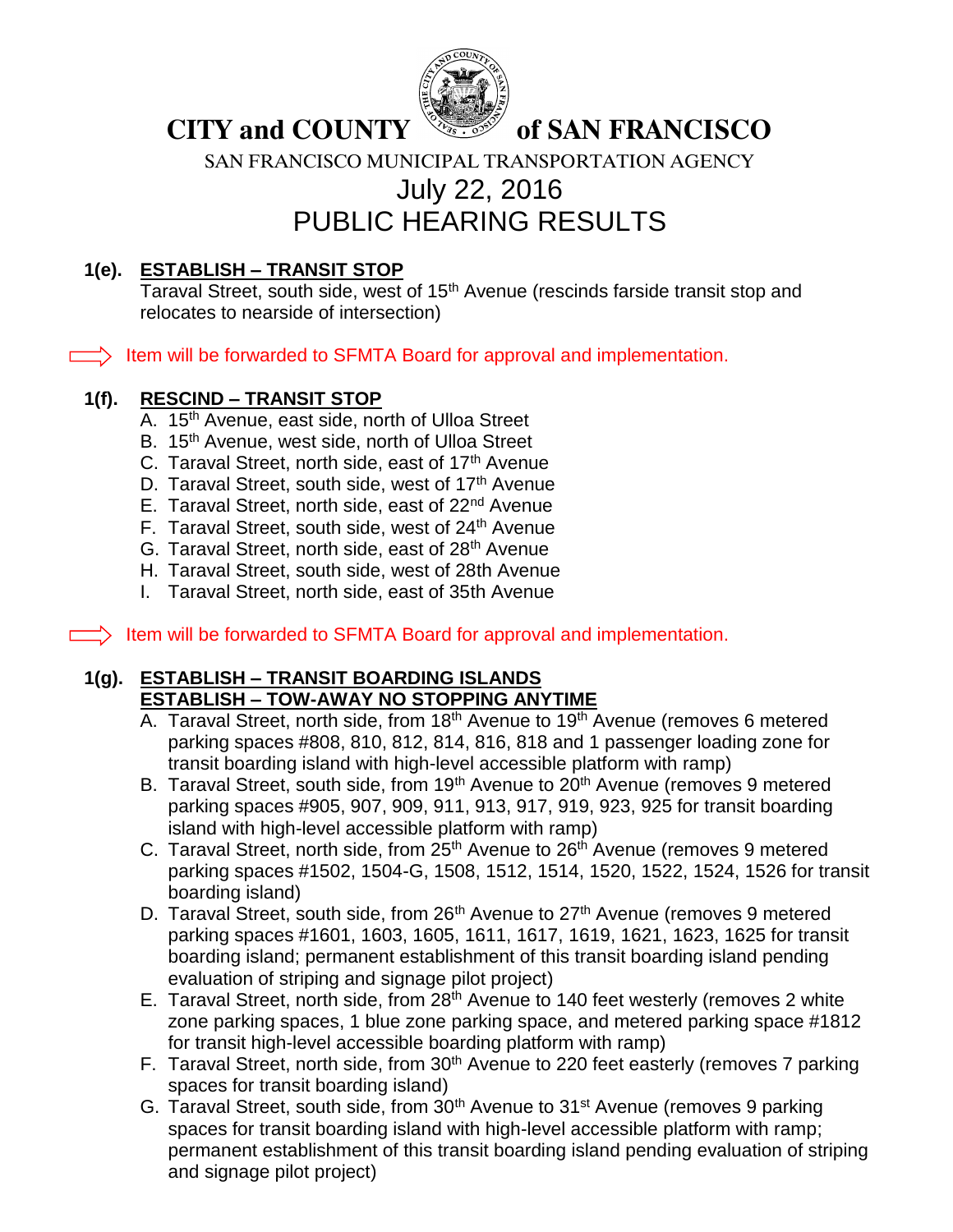

SAN FRANCISCO MUNICIPAL TRANSPORTATION AGENCY

# July 22, 2016 PUBLIC HEARING RESULTS

- H. Taraval Street, north side, from 32<sup>nd</sup> Avenue to 220 feet easterly (removes 8 parking spaces for transit boarding island)
- I. Taraval Street, south side, from 32<sup>nd</sup> Avenue to 220 feet westerly (removes 8 parking spaces for transit boarding island; permanent establishment of this transit boarding island pending evaluation of striping and signage pilot project)
- J. Taraval Street, north side, from 40<sup>th</sup> Avenue to 220 feet easterly (removes 4 parking spaces for transit boarding island)
- K. Taraval Street, south side, from 40<sup>th</sup> Avenue to 220 feet westerly (removes 10 parking spaces for transit boarding island; permanent establishment of this transit boarding island pending evaluation of striping and signage pilot project)
- L. Taraval Street, north side, from 42<sup>nd</sup> Avenue to 220 feet easterly (removes 7 parking spaces for transit boarding island)
- M. Taraval Street, north side, from 42<sup>nd</sup> Avenue to 140 feet westerly (removes 3 parking spaces for transit high-level accessible boarding island with ramp)
- N. Taraval Street, south side, from  $42<sup>nd</sup>$  Avenue to 140 feet easterly (removes 4 parking spaces for transit high-level accessible boarding island with ramp)
- O. Taraval Street, south side, from 42<sup>nd</sup> Avenue to 220 feet westerly (removes 10 parking spaces for transit boarding island)
- P. Taraval Street, north side, from 44<sup>th</sup> Avenue to 220 feet easterly (removes 5 parking spaces for transit boarding island)
- Q. Taraval Street, south side, from 44<sup>th</sup> Avenue to 220 feet westerly (removes 7 parking spaces for transit boarding island)
- R. Taraval Street, north side, from 45<sup>th</sup> Avenue to 46<sup>th</sup> Avenue (removes 8 parking spaces for transit boarding island)

 $\Rightarrow$  Item will be forwarded to SFMTA Board for approval and implementation.

#### **1(h). ESTABLISH – TRANSIT BOARDING ISLAND EXTENSION ESTABLISH – TOW-AWAY NO STOPPING ANYTIME**

- A. Taraval Street, south side, from 21<sup>st</sup> Avenue to 120 feet westerly (removes 2 metered parking spaces #1103, 1105 for extension of boarding island)
- B. Taraval Street, north side, at 23<sup>rd</sup> Avenue (removes 3 metered parking spaces #1216, 1220, 1222 for extension of boarding island)
- C. Taraval Street, north side, from 36<sup>th</sup> Ave to 140 feet easterly (removes 5 parking spaces for boarding island extension through intersection)
- D. Taraval Street, south side, at 37<sup>th</sup> avenue to 38<sup>th</sup> Avenue (removes 3 parking spaces for boarding island extension through intersection)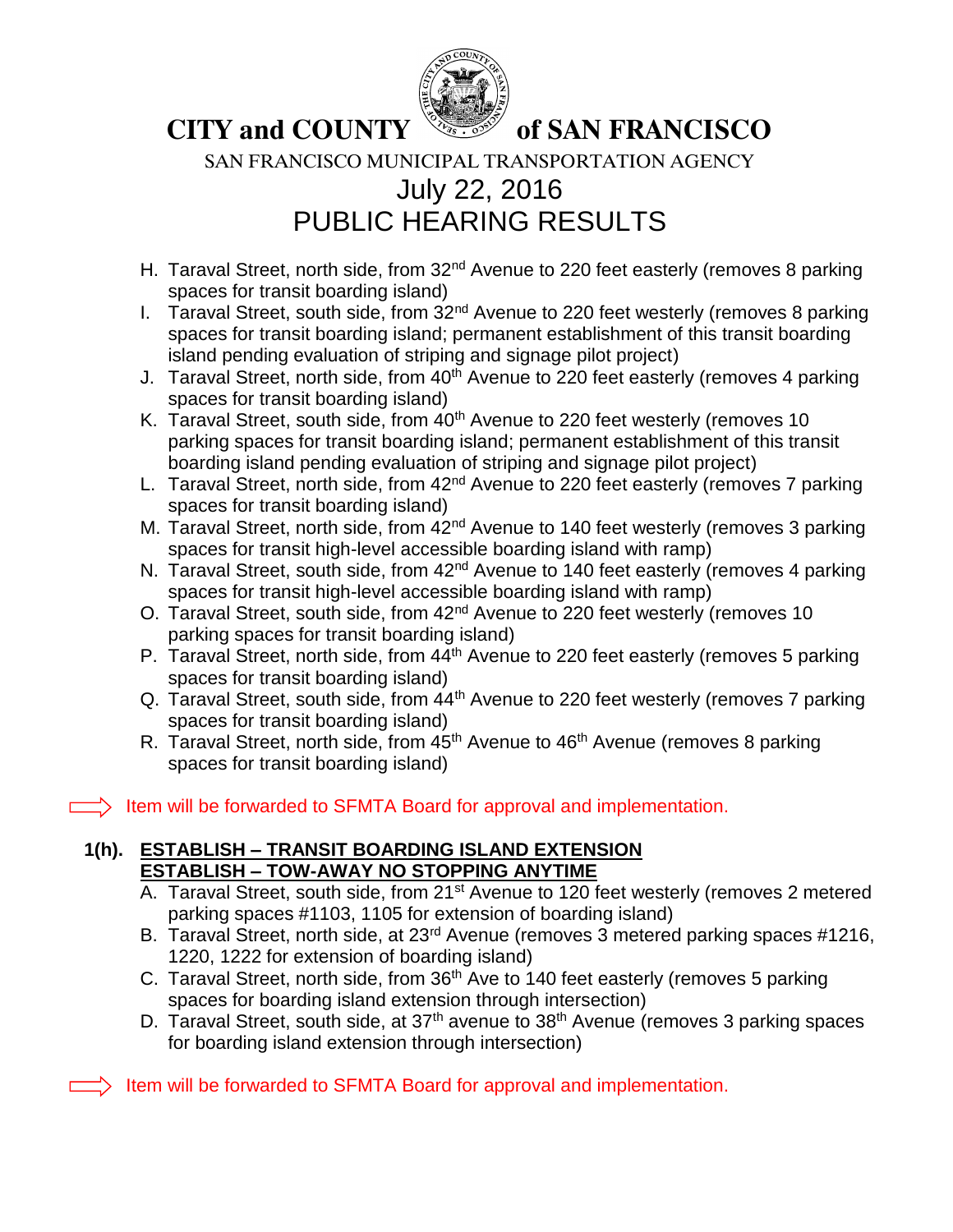

SAN FRANCISCO MUNICIPAL TRANSPORTATION AGENCY

# July 22, 2016

PUBLIC HEARING RESULTS

### **1(i). ESTABLISH – SIDEWALK WIDENING ESTABLISH – NO PARKING ANYTIME**

- A. Taraval Street, south side, from  $15<sup>th</sup>$  Avenue to 24 feet easterly (for a 6-foot wide pedestrian bulb)
- B. 15<sup>th</sup> Avenue, east side, from Taraval Street to 123 feet southerly (removes 4 parking spaces for a 9-foot wide transit bulb)
- C. Taraval Street, south side, from 15<sup>th</sup> Avenue to 116 feet westerly (for a 20-foot wide transit bulb)
- D. 15<sup>th</sup> Avenue, west side, from Taraval Street to 23 feet southerly (for a 4-foot wide pedestrian bulb)
- E. Taraval Street, south side, from 20<sup>th</sup> Avenue to 23 feet westerly (for a 6-foot wide pedestrian bulb)
- F. 20<sup>th</sup> Avenue, west side, from Taraval Street to 23 feet southerly (removes metered green parking space #2403-G for a 6-foot wide pedestrian bulb)
- G. Taraval Street, north side, from 20<sup>th</sup> Avenue to 23 feet easterly (for a 6-foot wide pedestrian bulb)
- H. 20<sup>th</sup> Avenue, east side, from Taraval Street to 23 feet northerly (removes metered parking space #2368 for pedestrian bulb)
- I. Taraval Street, north side, from 21<sup>st</sup> Avenue to 23 feet easterly (for a 6-foot wide pedestrian bulb)
- J. 21<sup>st</sup> Avenue, east side, from Taraval Street to 23 feet northerly (removes parking meter space #2370 for 6-foot wide pedestrian bulb)
- K. Taraval Street, north side, from 22<sup>nd</sup> Avenue to 23 feet easterly (removes metered parking space #1128 for pedestrian bulb)
- L. 22<sup>nd</sup> Avenue, east side, from Taraval Street to 23 feet northerly (removes metered parking space #2368 for pedestrian bulb)
- M. Taraval Street, south side, from 22<sup>nd</sup> Avenue to 23 feet westerly (removes metered yellow parking space #1201 for pedestrian bulb)
- N. 22<sup>nd</sup> Avenue, west side, from Taraval Street to 19 feet southerly (for a 6-foot wide pedestrian bulb)
- O. Taraval Street, south side, from 24<sup>th</sup> Street to 23 feet westerly (removes metered parking space #1401 for pedestrian bulb)
- P. 24<sup>th</sup> Avenue, west side, from Taraval Street to 23 feet southerly (removes 2 parking spaces for pedestrian bulb)
- Q. Taraval Street, north side, from 24<sup>th</sup> Street to 23 feet easterly (removes metered parking space #1326 for pedestrian bulb)
- R. 24<sup>th</sup> Avenue, east side, from Taraval Street to 23 feet northerly (removes 2 parking spaces for a 6-foot wide pedestrian bulb)
- S. Taraval Street, south side, from 33<sup>rd</sup> Avenue to 23 feet westerly (removes 1 parking space for a 6-foot wide pedestrian bulb)
- T. 33rd Avenue, west side, from Taraval Street to 23 feet southerly (for a 6-foot wide pedestrian bulb)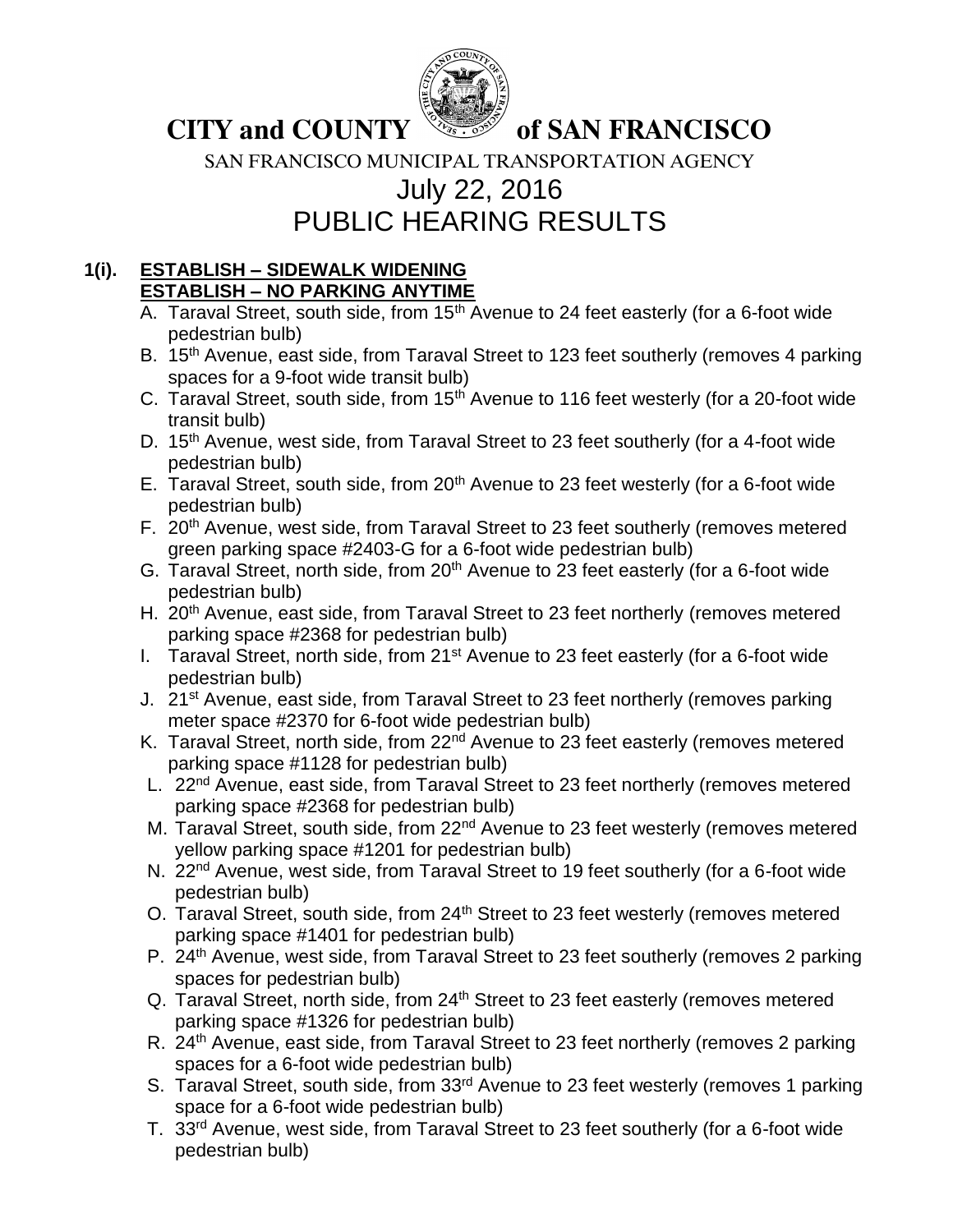

### **CITY and COUNTY SECOUNTY** of SAN FRANCISCO

SAN FRANCISCO MUNICIPAL TRANSPORTATION AGENCY

### July 22, 2016 PUBLIC HEARING RESULTS

- U. Taraval Street, north side, from 33<sup>rd</sup> Avenue to 23 feet easterly (removes 1 parking space for a 6-foot wide pedestrian bulb)
- V. 33rd Avenue, east side, from Taraval Street to 23 feet northerly (removes 1 parking space for a 6-foot wide pedestrian bulb)
- W. Taraval Street, south side, from 38<sup>th</sup> Avenue to 23 feet westerly (for a 6-foot wide pedestrian bulb)
- X. 38<sup>th</sup> Avenue, west side, from Taraval Street to 23 feet southerly (removes 1 parking space for a 6-foot wide pedestrian bulb)
- Y. Taraval Street, north side, from 38<sup>th</sup> Avenue to 23 feet easterly (for a 6-foot wide pedestrian bulb)
- Z. 38<sup>th</sup> Avenue, east side, from Taraval Street to 23 feet northerly (for a 6-foot wide pedestrian bulb)

 $\Rightarrow$  Item will be forwarded to SFMTA Board for approval and implementation.

**1(j). ESTABLISH – PASSENGER LOADING ZONE DURING POSTED SERVICE HOURS** 36<sup>th</sup> Avenue, east side, from Taraval Street to 40 feet northerly (relocates passenger loading zone from 2540 Taraval Street)

 $\Rightarrow$  Item will be forwarded to SFMTA Board for approval and implementation.

**1(k). ESTABLISH – GREEN METERED PARKING, 30-MINUTE LIMIT, 9 AM TO NOON AND 2 PM TO 5 PM MONDAY THROUGH FRIDAY AND 9 AM TO 5 PM SATURDAY ESTABLISH – PART TIME PASSENGER LOADING ZONE, NOON TO 2 PM MONDAY THROUGH FRIDAY AND 5 PM TO 10 PM EVERYDAY**

18<sup>th</sup> Avenue, west side, from Taraval Street to 27 feet northerly (relocates passenger zone at 800 Taraval Street to metered space #2399)

 $\Box$ ) Item will be forwarded to SFMTA Board for approval and implementation.

### **1(l). ESTABLISH – GREEN ZONE, 9 AM TO 6 PM MONDAY THROUGH SATURDAY**

28<sup>th</sup> Avenue, west side, from 60 feet to 110 feet northerly (extends existing green zone by 50 feet)

36<sup>th</sup> Avenue, east side, from 40 feet to 100 feet north of Taraval Street (shifts existing 60' green zone north to accommodate passenger loading zone relocation)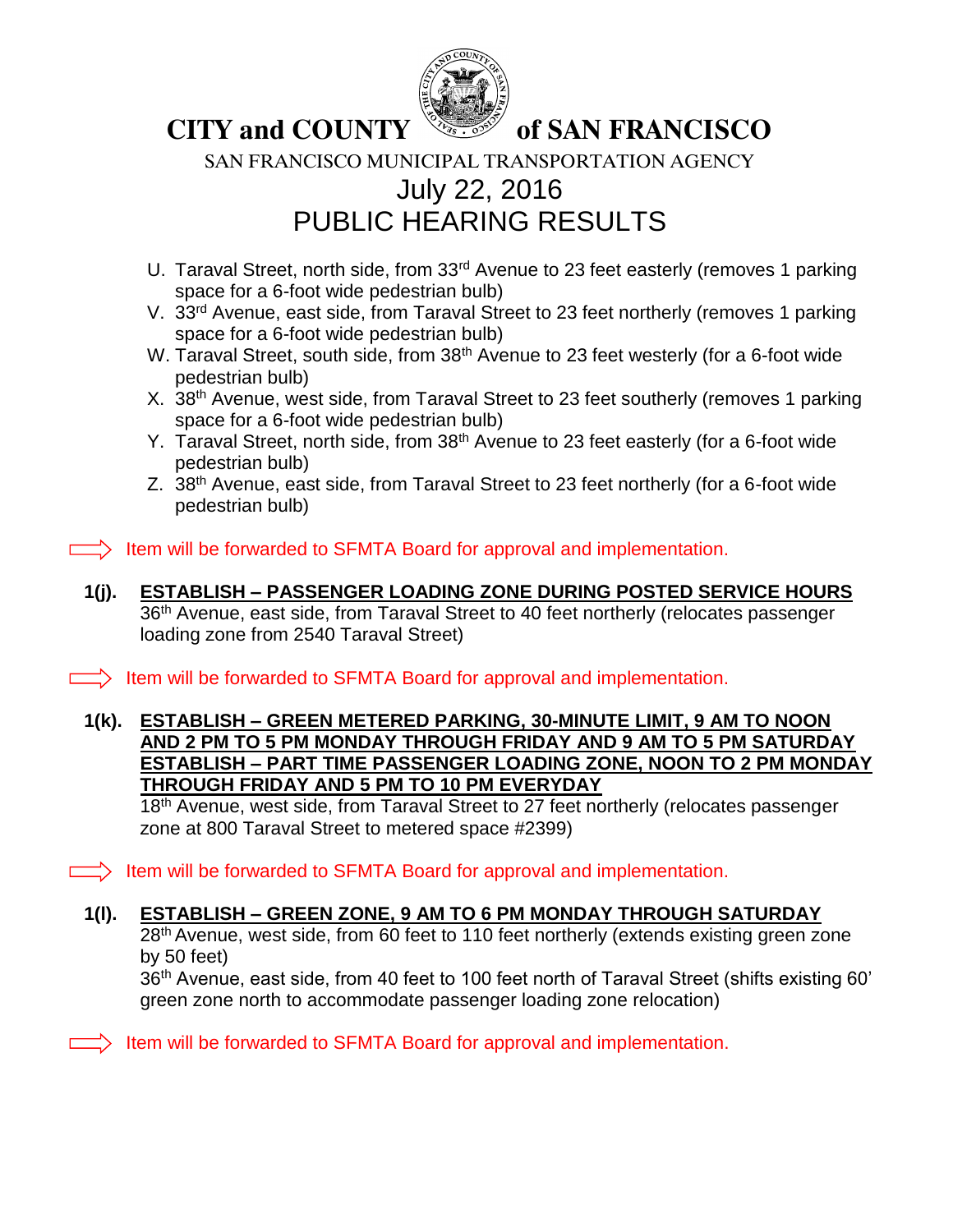

SAN FRANCISCO MUNICIPAL TRANSPORTATION AGENCY

### July 22, 2016 PUBLIC HEARING RESULTS

### **1(m). ESTABLISH – YELLOW METER LOADING ZONE, 30-MINUTE TIME LIMIT, 9 AM TO 6 PM MONDAY THROUGH FRIDAY**

26<sup>th</sup> Avenue, west side, from Taraval Street to 25 feet southerly (relocates yellow metered loading space #1605 from 1617 Taraval Street)

 $\Box$ ) Item will be forwarded to SFMTA Board for approval and implementation.

#### **1(n). ESTABLISH – YELLOW METER LOADING ZONE, 30-MINUTE TIME LIMIT, 9 AM TO 6 PM MONDAY THROUGH SATURDAY**

20<sup>th</sup> Avenue, east side, from 73 feet to 95 feet south of Taraval Street (converts general meter parking space #2410)

 $\Box$ ) Item will be forwarded to SFMTA Board for approval and implementation.

**1(o). ESTABLISH – YELLOW METERED LOADING ZONE, 30-MINUTE TIME LIMIT, 7 AM TO 1 PM MONDAY THROUGH SATURDAY**

18<sup>th</sup> Avenue, west side, from 49 feet to 77 feet north of Taraval Street (relocates yellow metered loading space #818 from 870 Taraval Street to metered space # 2395)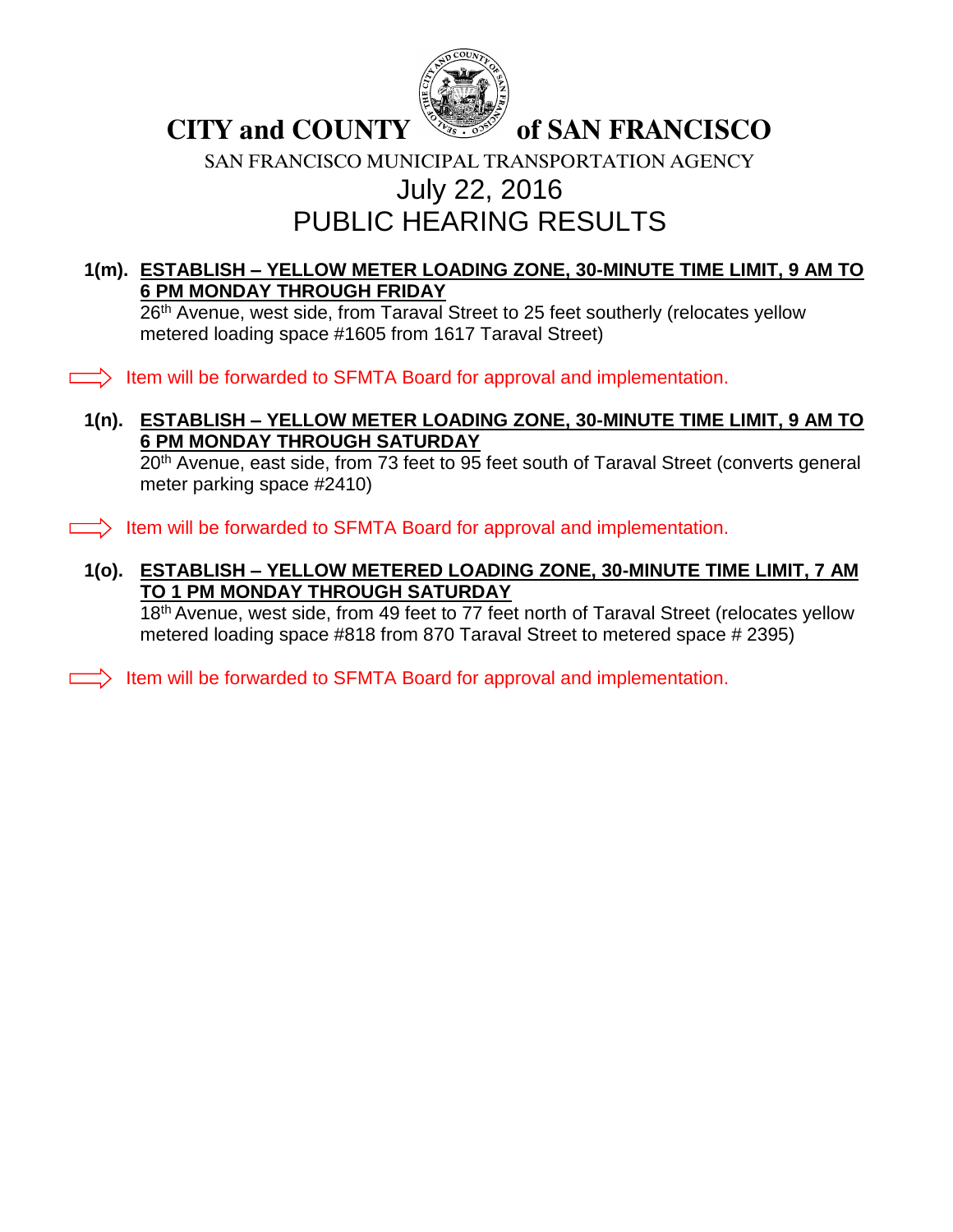

**CITY and COUNTY SALLOWS OF SAN FRANCISCO** 

SAN FRANCISCO MUNICIPAL TRANSPORTATION AGENCY

### July 22, 2016 PUBLIC HEARING RESULTS

### **1(p). ESTABLISH – GENERAL METERED PARKING, 2-HOUR TIME LIMIT, 9 AM TO 6 PM SATURDAY**

- A. 17<sup>th</sup> Avenue, west side, from Taraval Street to 100 feet northerly
- B. 17<sup>th</sup> Avenue, east side, from 22 feet to 86 feet north of Taraval Street
- C. 17<sup>th</sup> Avenue, west side, from Taraval Street to 80 feet southerly
- D. 19<sup>th</sup> Avenue, west side, from 32 feet to 136 feet north of Taraval Street (SFMTA 7/7/2015 Board of Directors meeting approved the relocation of the 28-19<sup>th</sup> Avenue bus stop from nearside to farside of intersection)
- E. 19th Avenue, east side, 171 feet to 380 feet north of Taraval Street
- F. 19th Avenue, east side, 35 feet to 53 feet south of Taraval Street
- G. 21st Avenue, west side, from 73 feet to 105 feet north of Taraval Street
- H. 22<sup>nd</sup> Avenue, west side, from 95 feet to 118 feet north of Taraval Street
- I.  $25<sup>th</sup>$  Avenue, west side, from Taraval Street to 85 feet southerly
- J. 25<sup>th</sup> Avenue, east side, from Taraval Street to 100 feet southerly
- K. 25<sup>th</sup> Avenue, west side, from Taraval Street to 25 feet northerly
- L. 25<sup>th</sup> Avenue, east side, from Taraval Street to 80 feet northerly
- M. 26<sup>th</sup> Avenue, west side, from Taraval Street to 40 feet northerly
- N. 26<sup>th</sup> Avenue, east side, from Taraval Street to 95 feet southerly
- O. 26<sup>th</sup> Avenue, east side, from Taraval Street to 85 feet northerly
- P. 27<sup>th</sup> Avenue, west side, from Taraval Street to 40 feet northerly
- Q. 27<sup>th</sup> Avenue, east side, from Taraval Street to 40 feet southerly
- R. 29<sup>th</sup> Avenue, east side, from 40 feet to 60 feet south of Taraval Street

 $\equiv$  Item will be forwarded to SFMTA Board for approval and implementation.

### **1(q). ESTABLISH – PERPENDICULAR PARKING**

- A. Santiago Street, south side, from 21<sup>st</sup> Avenue to 22<sup>nd</sup> Avenue
- B. Santiago Street, south side, from 27<sup>th</sup> Avenue to 28<sup>th</sup> Avenue
- C. Santiago Street, south side, from 30<sup>th</sup> Avenue to 31<sup>st</sup> Avenue
- D. Santiago Street, south side, from 32<sup>nd</sup> Avenue to 33<sup>rd</sup> Avenue
- E. Santiago Street, south side, from 40<sup>th</sup> Avenue to 41<sup>st</sup> Avenue
- F. Santiago Street, south side, from 41<sup>st</sup> Avenue to 42<sup>nd</sup> Avenue
- G. Santiago Street, south side, from 42nd Avenue to 43rd Avenue
- H. Santiago Street, south side, from 45<sup>th</sup> Avenue to 46<sup>th</sup> Avenue
- I. Ulloa Street, north side, from 16<sup>th</sup> Avenue to 17<sup>th</sup> Avenue
- J. Ulloa Street, south side, from 25<sup>th</sup> Avenue to 26<sup>th</sup> Avenue
- K. Ulloa Street, north side, from 28<sup>th</sup> Avenue to 29<sup>th</sup> Avenue
- L. Ulloa Street, north side, from 32<sup>nd</sup> Avenue to 33<sup>rd</sup> Avenue
- M. Ulloa Street, north side, from 41<sup>st</sup> Avenue to 42<sup>nd</sup> Avenue
- N. Ulloa Street, north side, from 43<sup>rd</sup> Avenue to 44<sup>th</sup> Avenue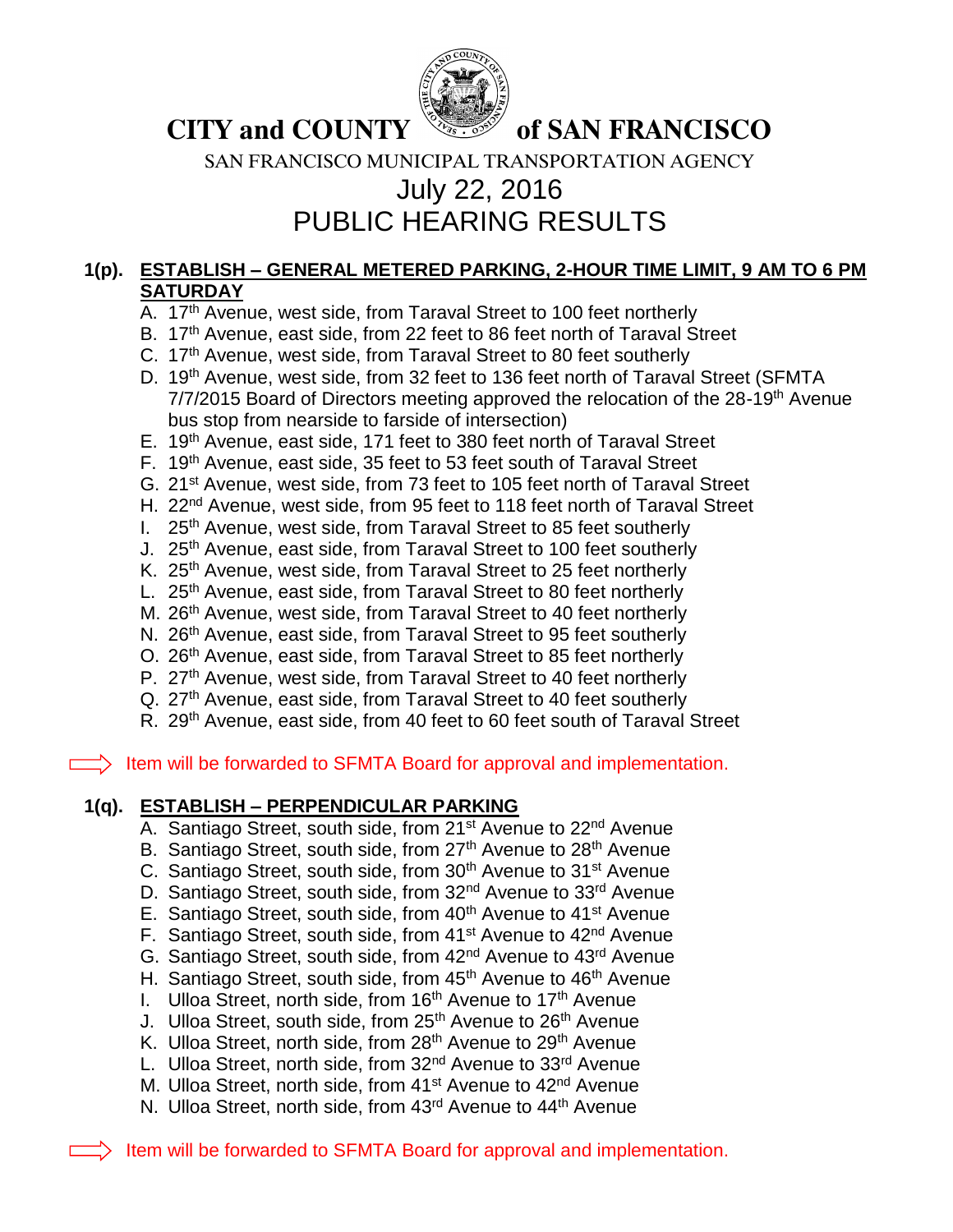

**CITY and COUNTY SECONTY** of SAN FRANCISCO

SAN FRANCISCO MUNICIPAL TRANSPORTATION AGENCY

## July 22, 2016 PUBLIC HEARING RESULTS

### **1(r). ESTABLISH – PERPENDICULAR PARKING ESTABLISH – GENERAL METER 2 HOUR PARKING, 9 AM TO 6 PM MONDAY THROUGH SATURDAY**

Taraval Street, south side, from 14<sup>th</sup> Avenue to 93 feet westerly (converts 4 parallel metered spaces # 401, 403, 405, 409 to 10 perpendicular metered spaces)

 $\Rightarrow$  Item will be forwarded to SFMTA Board for approval and implementation.

### **1(s). ESTABLISH – 45 DEGREE ANGLED PARKING**

- A. 30<sup>th</sup> Avenue, west side, from Ulloa Street to 70 feet northerly
- B. 31<sup>st</sup> Avenue, east side, from Ulloa Street to 107 feet northerly
- C. 34<sup>th</sup> Avenue, west side, from Taraval Street to 47 feet southerly
- D. 35<sup>th</sup> Avenue, west side, from Taraval Street to 75 feet southerly
- E. 38th Avenue, west side, from Ulloa Street to 60 feet northerly
- F. 39th Avenue, west side, from Ulloa Street to 72 feet northerly
- G. 42<sup>nd</sup> Avenue, west side, from Taraval Street to 60 feet southerly
- H. 45<sup>th</sup> Avenue, east side, from Ulloa Street to 72 feet southerly
- I. 45<sup>th</sup> Avenue, east side, from Vicente Street to 72 feet northerly
- J. 47<sup>th</sup> Avenue, east side, from Taraval Street to 60 feet southerly
- K. Funston Avenue, west side, from Taraval Street to 130 feet southerly

 $\Box$ ) Item will be forwarded to SFMTA Board for approval and implementation.

#### **1(t). ESTABLISH – 45 DEGREE ANGLED PARKING ESTABLISH – UNMETERED GENERAL PARKING, 1-HOUR TIME LIMIT, 7 AM TO 6 PM MONDAY THROUGH SATURDAY**

- A. 31st Avenue, west side, from Taraval Street to 60 feet southerly
- B. 32<sup>nd</sup> Avenue, west side, from Taraval Street to 83 feet southerly
- C. 46<sup>th</sup> Avenue, east side, from Taraval Street to 70 feet northerly